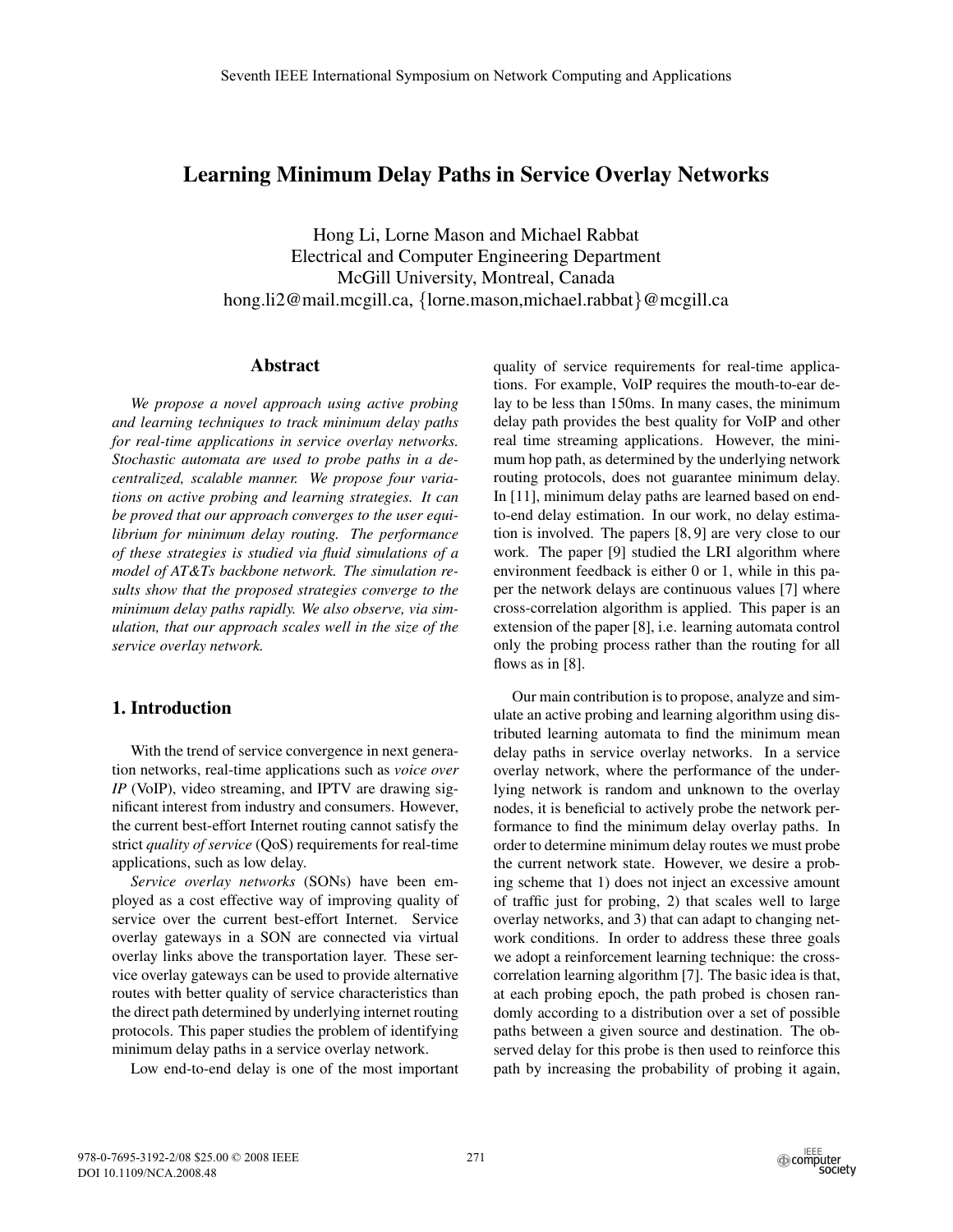and simultaneously decreasing the probability of probing the other paths. Precise details of the probing algorithm are given below. Because paths with poor performance receive little reinforcement, they are probed less frequently, and consequently, excessive probing resources are not wasted on paths that will likely yield low quality of service. Moreover, because each service overlay node locally runs independent learning automata, the algorithm scales gracefully to larger overlay networks.

The remainder of the paper is organized as follows. Section 2 presents the proposed active probing and optimal path learning strategies. The experiment set up and simulation results are presented in Section 3, and we conclude in Section 4.

# 2. Optimal routing with active probing and learning

In an autonomous system, minimum hop routing [3] cannot guarantee the optimal performance in terms of the mean network delays. This section describes an active probing and learning framework to determine the paths with minimum mean delay in a stationary dynamic network environment. The optimal paths between all sources and destinations are learned using distributed learning automata. Specifically, we adapt the crosscorrelation learning algorithm, described in [7], to probe paths through a service overlay network.

Given a full mesh service overlay network modeled as a graph  $G = (V, E)$ , where  $V = \{1, ..., m\}$  is the set of nodes in the graph,  $E$  is the set of directed links in the graph, we introduce one learning automaton for each source-destination pair  $(i, k), i, k \in V, k \neq i$ . Let  $\pi_{ij}^k(t), i, j, k \in V$ , denote the probability of sending a probe from node  $i$  to destination  $k$  via next hop  $j$  at time  $t$ . The automaton's state probability vector for source-destination pair  $(i, k)$  at time t is  $\bar{\pi}_i^k(t) =$  $[\pi_{i1}^{k}(t),...,\pi_{ij}^{k}(t),...,\pi_{im}^{\bar{k}}(t)]$ , and it satisfies  $\pi_{ii}^{k}(t)=0$ and  $\sum_j \pi_{ij}^k(t) = 1$ . Probes arriving at node *i* destined for  $k \neq i$  at time t are forwarded to a next hop selected randomly according to the distribution  $\bar{\pi}_i^k(t)$ . When a probe arrives at the destination a reply is transmitted back to the originating node, and the round-trip delay is measured. Let  $u$  denote the next hop node probed. Then, the learning automata probabilities  $\bar{\pi}_i^k(t)$  (maintained at the source node,  $i$ ) are updated using the crosscorrelation learning algorithm [7], for  $j = 1, \ldots, m$ ,

$$
\pi_{ij}^k(t+1) = \pi_{ij}^k(t) + G z(u, t) (\delta_{ju} - \pi_{ij}^k(t)) \quad (1)
$$

where G is the learning gain of the algorithm,  $z(u, t)$  is the reward for this probe, and  $\delta_{ju} = 1$  if  $j = u$  was

the node probed and  $\delta_{ju} = 0$  otherwise. Let  $d(u, t)$ denote the measured delay, and let  $d_{\text{max}}$  be a pre-defined maximum delay. The normalized feedback function (or reward strength [7]) is given by  $z(u, t) = 1 - \frac{d(u, t)}{d_{\text{max}}}.$ 

Theorem 2.1 *When the learning gain* G *is sufficiently*  $small, \; \pi_{ij}^k(t)$  *in the cross-correlation learning algo-* $\epsilon$  *rithm converges to the user equilibrium*  $\theta_{ij}^k$  *with*  $\epsilon$ *optimality for the minimum delay routing problem, i.e.*  $\lim_{t\to\infty} P\{|\pi_{ij}^k(t) - \theta_{ij}^k| > \epsilon\} = 0$ , where  $\theta_{ij}^k = 1$  if *node* k *is the optimal next hop for node* i *to reach node* j, otherwise,  $\theta_{ij}^{\overline{k}} = 0$ .

An outline of the proof is as follows. By setting G sufficiently small, the stochastic approximation specified by the cross-correlation learning algorithm satisfies the conditions for Kushner's weak convergence method [5] and converges to an Ordinary Differential Equation (ODE). The solution to the ODE is proved to be globally stable by finding a Lyapunov function for the end-to-end delays. Please refer to [6] for detailed proof.

|  |  |  |  | Table 1. Active probing and learning |
|--|--|--|--|--------------------------------------|
|--|--|--|--|--------------------------------------|

| Input: $G = (V, E)$                                                             |  |  |  |
|---------------------------------------------------------------------------------|--|--|--|
| Initialization: $t = 0, \forall k \neq i$ , initialize $\bar{\pi}_i^k(0)$ ;     |  |  |  |
| Iteration:                                                                      |  |  |  |
| At time t:                                                                      |  |  |  |
| (1) Node i send a probe to the destination node $k$ ,                           |  |  |  |
| through a next hop node $u$ selected randomly                                   |  |  |  |
| according to distribution $\bar{\pi}_{i}^{k}(t)$ ;                              |  |  |  |
| (2) Get feedback $d(u, t)$ from the probe, compute                              |  |  |  |
| $z(u,t) = 1 - \frac{d(u,t)}{d};$                                                |  |  |  |
| (3) update $\bar{\pi}_{i}^{k}(t)$ , for $j = 1, , m$ ,                          |  |  |  |
| $\pi_{ii}^k(t+1) = \pi_{ii}^k(t) + G * z(u,t) * (\delta_{ju} - \pi_{ii}^k(t));$ |  |  |  |
| $(4)$ t=t+1;                                                                    |  |  |  |

The active probing and learning algorithm is given in table 1. The probability of sending a probe from the source node  $i$  to the destination node  $k$  through a node j is determined by  $\pi_{ij}^k(0)$ . The initialization,  $\pi_{ij}^k(0)$  can be thought of as representing our prior knowledge on the probability of node  $j$  being the optimal path next hop from  $i$  to  $k$ . Assuming no prior knowledge, we uniformly initialize the probability vector  $\bar{\pi}_{i}^{k}(0)$  to ensure that all possible paths are explored, as given in equation (2).

$$
\begin{cases} \pi_{ij}^k(0) = \frac{1}{m-1}, j \neq i, j \in \{1, ..., m\} \\ \pi_{ii}^k(0) = 0 \end{cases}
$$
 (2)

This method introduces random loops in the probing path. It can be shown that there is high probability of random loops on the probing path at the starting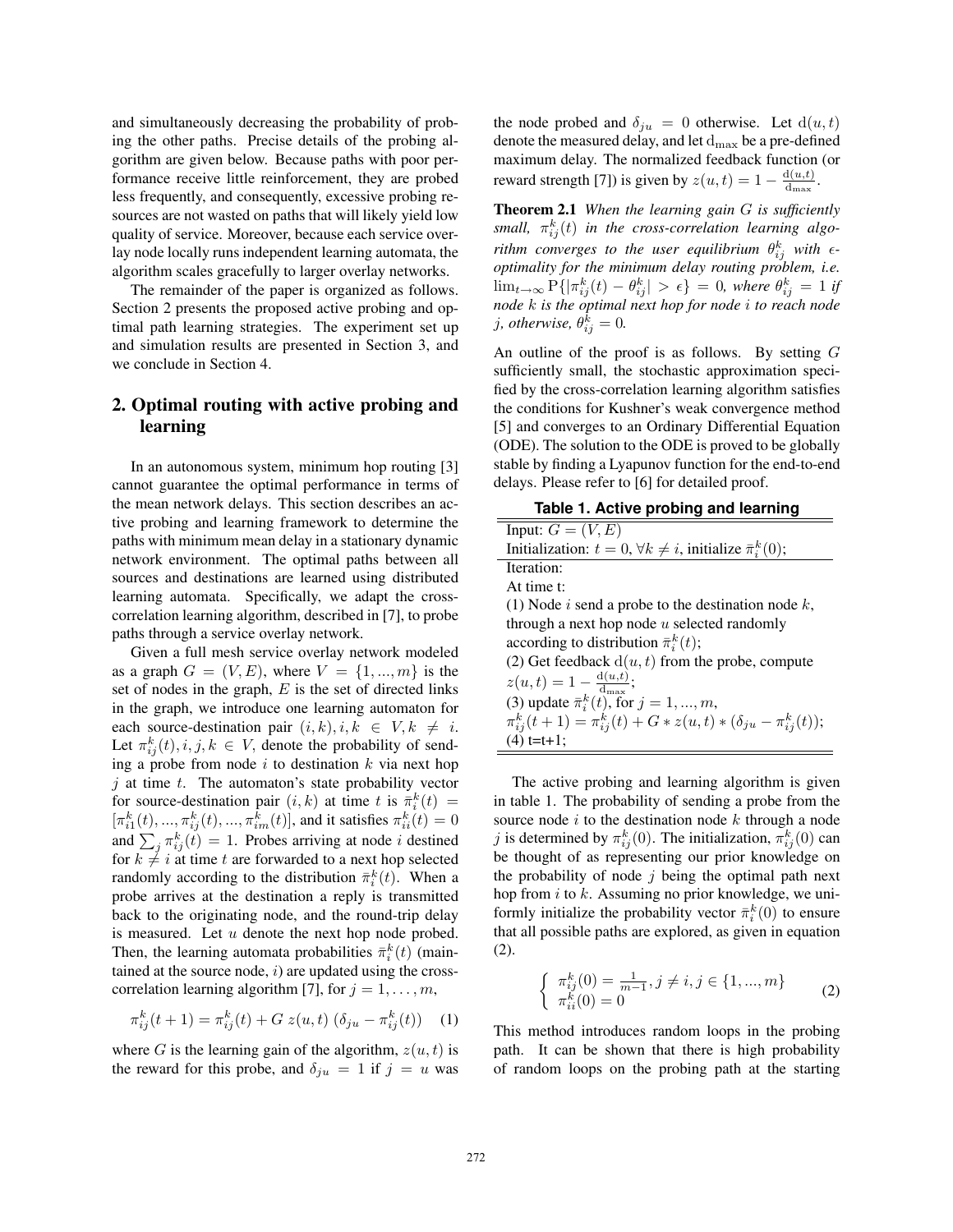stage, and the probability increases with the network size. However, because routes with loops will always have higher delay than loop-free paths, the learning automata will automatically learn to avoid these loops [8].

In order to avoid these initial random loops, a geographical location aware initialization method can be used. Let  $D(i, k)$  be the Euclidean distance (or the great circle distance on a sphere) between nodes i and  $k$ . Geographical location aware initialization, for  $j = 1, ..., m$ , as given by,

$$
\pi_{ij}^k(0) = \frac{I_{D(j,k) < D(i,k)}}{\sum_j I_{D(j,k) < D(i,k)}}\tag{3}
$$

where  $I_{D(i,k) \le D(i,k)}$  is an indicator function, guarantees only the nodes whose distances to the destination node  $k$  are less than that from the origin node  $i$  are probed.

We propose two approaches to actively probe and learn the minimum delay paths: hop-by-hop learning and end-to-end learning. In hop-by-hop learning, as illustrated in Fig. 1, each intermediate node on the forward path from a probe's source node  $S$  to its destination node D also receives feedback and performs learning updates. In end-to-end learning, only the source node  $S$ of the probe can learn from the end-to-end performance measured by the probe, which is easier to implement at the cost of slower learning speed. Please refer to the technical report [6] for more detail.



**Figure 1. Hop-by-hop learning of the optimal path from node S to destination node D.**  $bar\pi^k_i$  at each node is initialized uni**formly.**

The hop-by-hop learning allows all the intermediate nodes on the forward path of a probe to get feedback from the probe. As shown in Fig. 1, the forward path of a probe is randomly chosen. On the forward path of the probe sent from S to D, each intermediate node i chooses its next hop node randomly according to its state probability vector  $\bar{\pi}_i^D$ . The probe is required to record all the intermediate nodes it goes through until it reaches the destination node D. When the probe reaches its destination node  $D$ , it has to follow the exact reverse path of the forward path to go back to S. For example, as shown in Fig. 1, the nodes on the forward path of the

probe with source-destination  $(S,D)$  are  $S, 4, 2, D$ . The reverse path from  $D$  to  $S$  is then  $D$ , 2, 4,  $S$ . At each node i on the reverse path, the state probability vector  $\bar{\pi}_i^D$  is updated according to the round trip time from node  $i$  to D.

### 3. Experiments

In the paper, a fractional Brownian motion (fBm) process is used to model the Internet traffic [10]. The gravity model is used to model the mean network traffic demand between ingress and egress points of a network [2, 13]. We also consider the time difference in different time zones so that the number of active users at each time zone varies with the GMT (Greenwich Mean Time) [2].

The network topology under study is derived from AT&T's backbone network [1, 12]. It includes 50 nodes located in the major cities in the United States.Our simulations are conducted in a fluid network [4] at timescale  $\tau = 5$ ms. We simulated the probing and learning process for a full mesh 10-node overlay network above the 50 PoP (Point of Presence) node model of AT&T's backbone network, as shown in Fig. ??. The 10 overlay nodes are chosen randomly from the 50 PoP nodes. Each overlay node sends active probes periodically to all other overlay nodes every 5 ms. For a source-destination pair, the learned path is the path decided by the stochastic automata; the optimal path is the minimum mean delay path.

Let *n* denote the probe number,  $\bar{d}(n)$  be the average delay on the learned paths. The mean delay on the learned paths for probe number  $n$  is computed as  $\bar{d}(n) = \frac{1}{|V|(|V|-1)} \sum_{i,j \in V, i \neq j} d_n(i,j)$ , where  $d_n(i,j)$ is the delay measured by probe number  $n$  between node i and j. The mean delays  $\overline{d}(n)$  on the learned paths with a learning gain of 0.001 and 0.01 are shown in Fig. 2. As can be seen, the learning speed increases proportionally with the learning gain for the simulated overlay network.

We also simulated the hop-by-hop learning method for larger overlay network. Fig. 3 shows the learning speed for hop-by-hop learning with uniform initialization in 10, 15, 20, 25 node overlay network. It can be seen that the convergence speed does not change much as the network size increases. Also note that larger overlay networks (20 or 25 nodes) converge at a slightly slower rate, but that in general, the size of the overlay network does not dramatically impact the number of probes required to learn minimum delay paths.